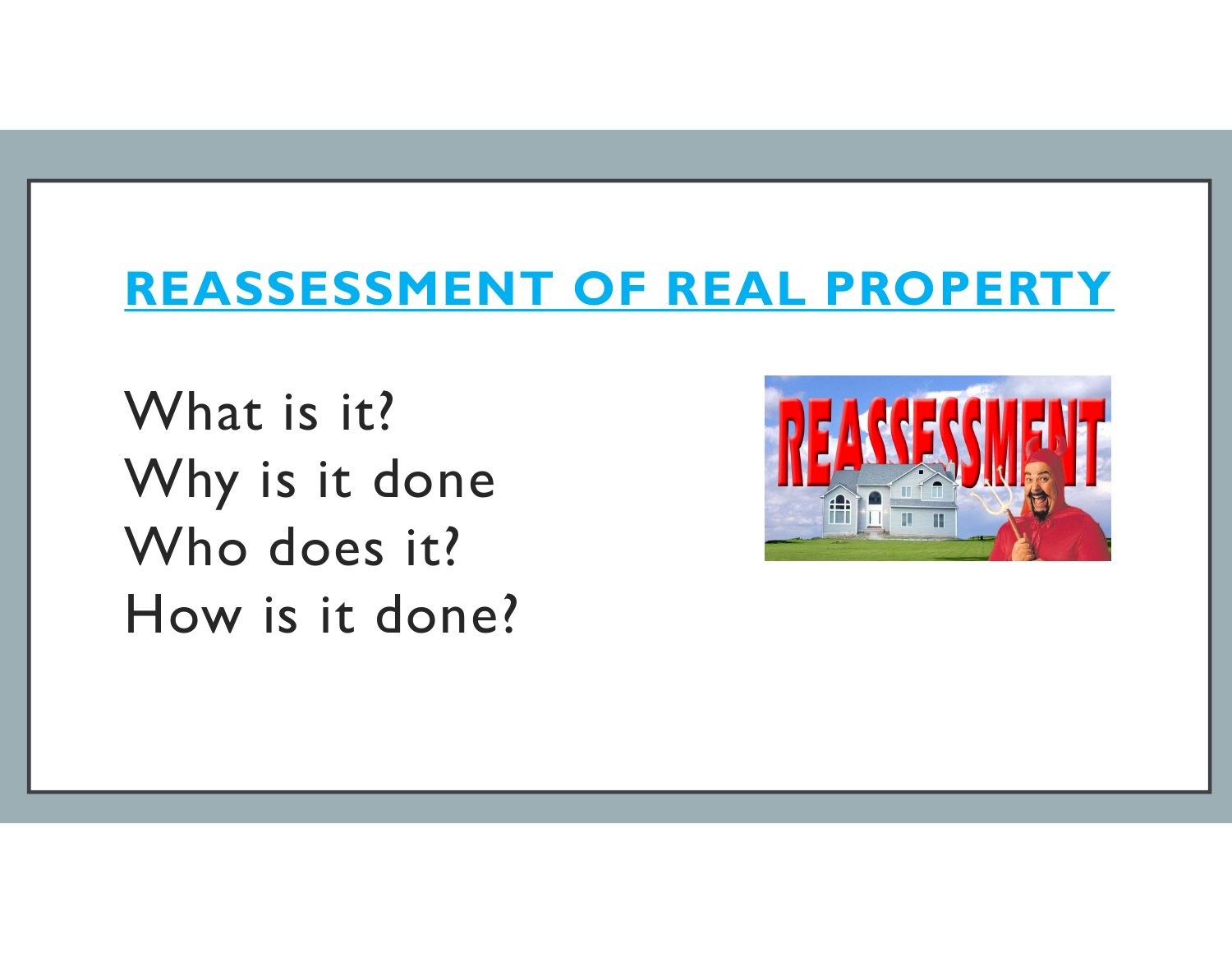# WHAT IS IT?

## •Reassessment is the process of updating values of real property for the purposes of taxation



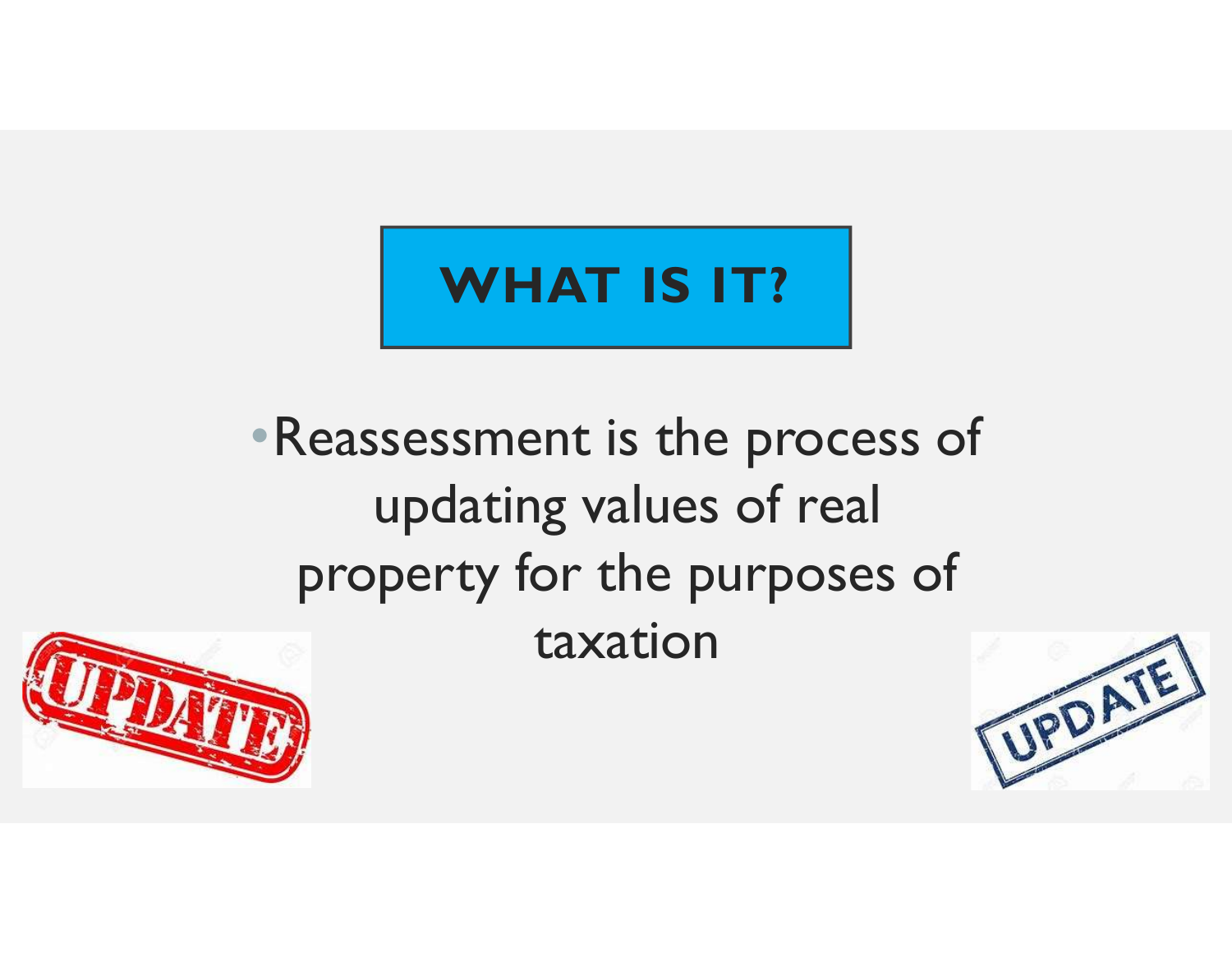### WHY DO WE DO IT?



• The statewide reassessment program was completed and implemented in 1985. In 1987, a two-year assessment cycle commenced with property assessments being updated every odd-numbered year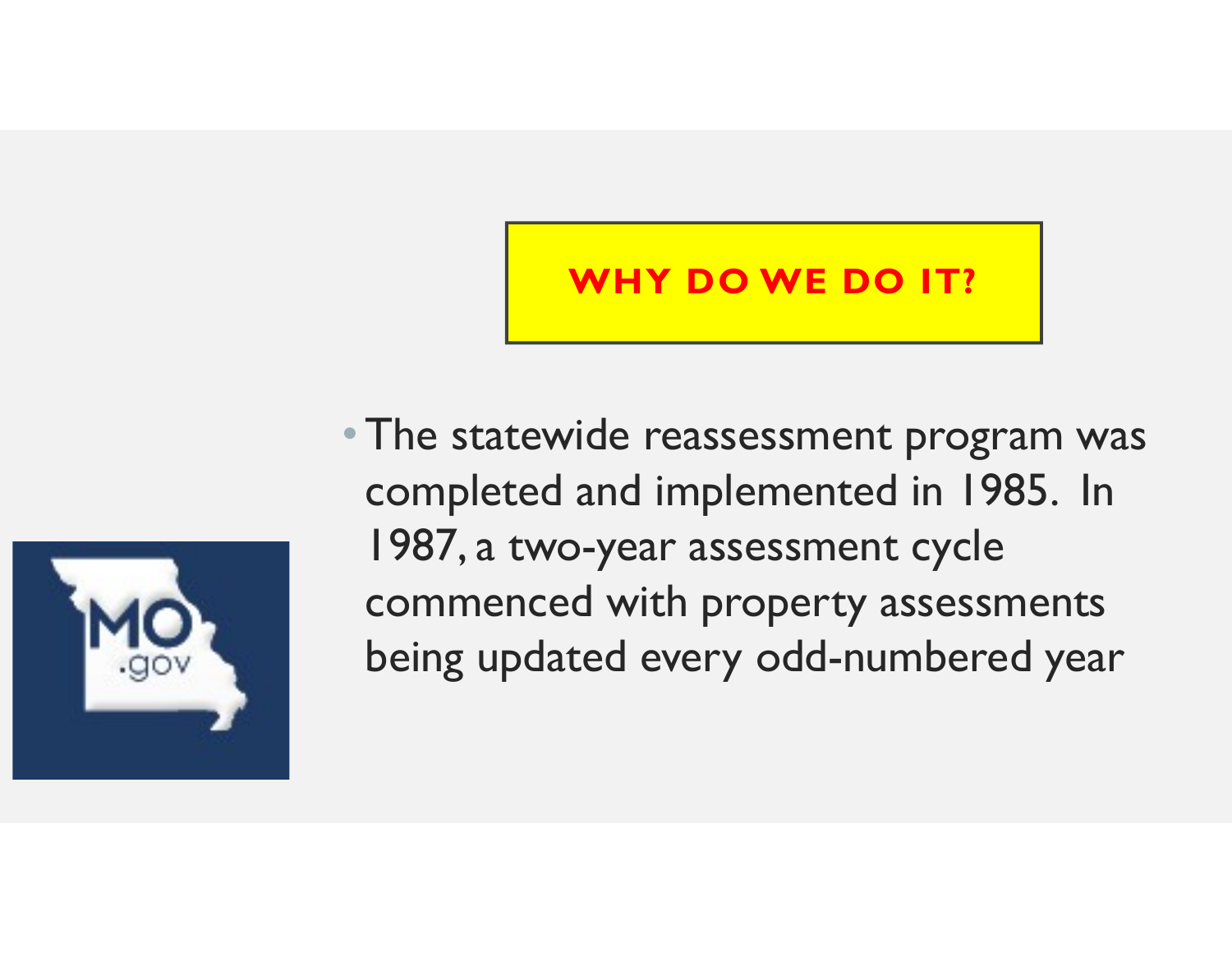# **x Commission** of Missouri

### **HO REGULATES IT?**

- •The Missouri State Tax Commission is the regulatory agency for assessors offices
- They audit the valuation of properties set by the assessor to guarantee that properties are valued within a set tolerance of what is considered "fair market value"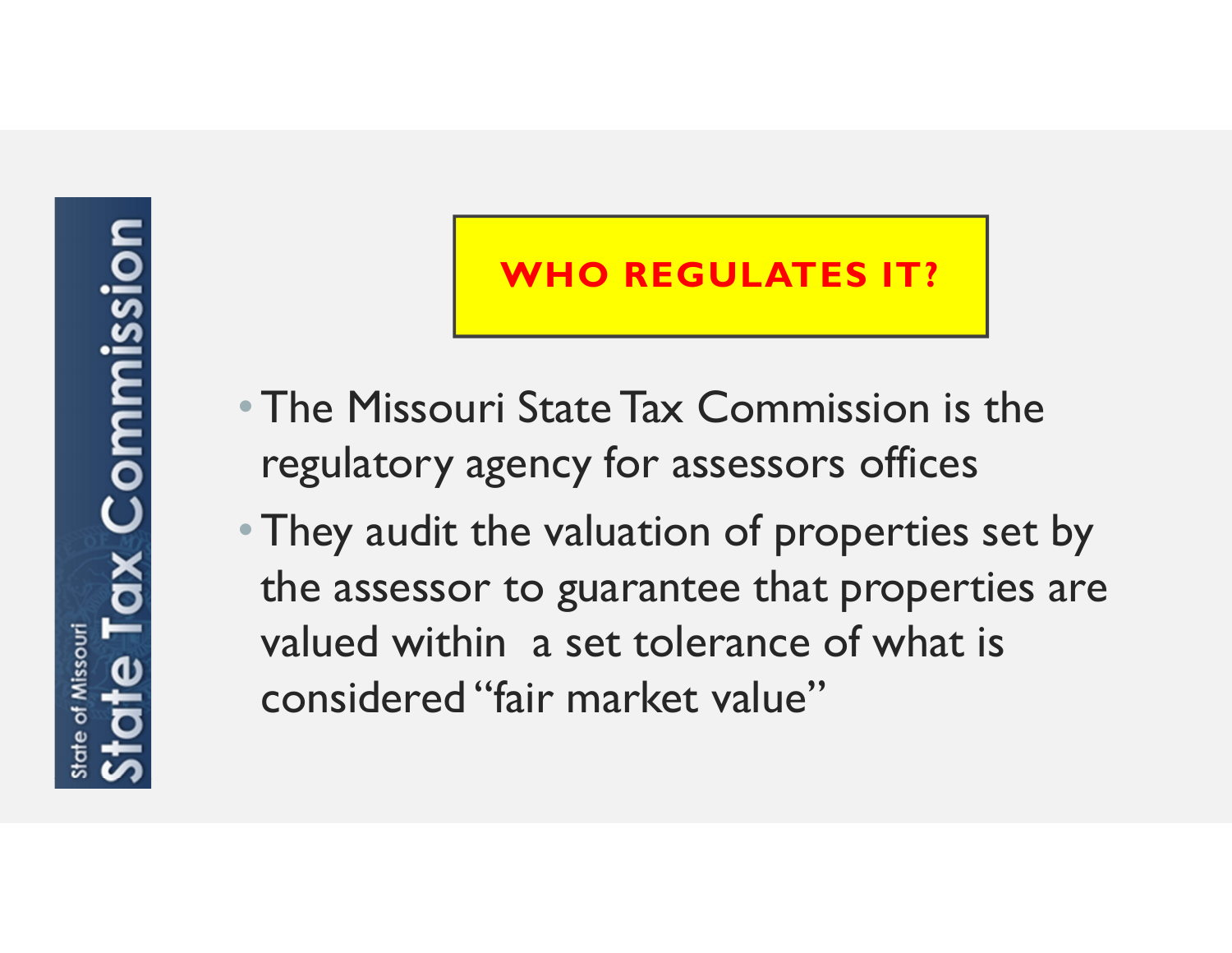### WHAT IS FAIR MARKET VALUE?

• Fair market value is an estimate of the market value of a property, based on what a knowledgeable, Fair Morket Wille? willing, and unpressured buyer would probably pay to a knowledgeable, willing, and unpressured seller in the market.

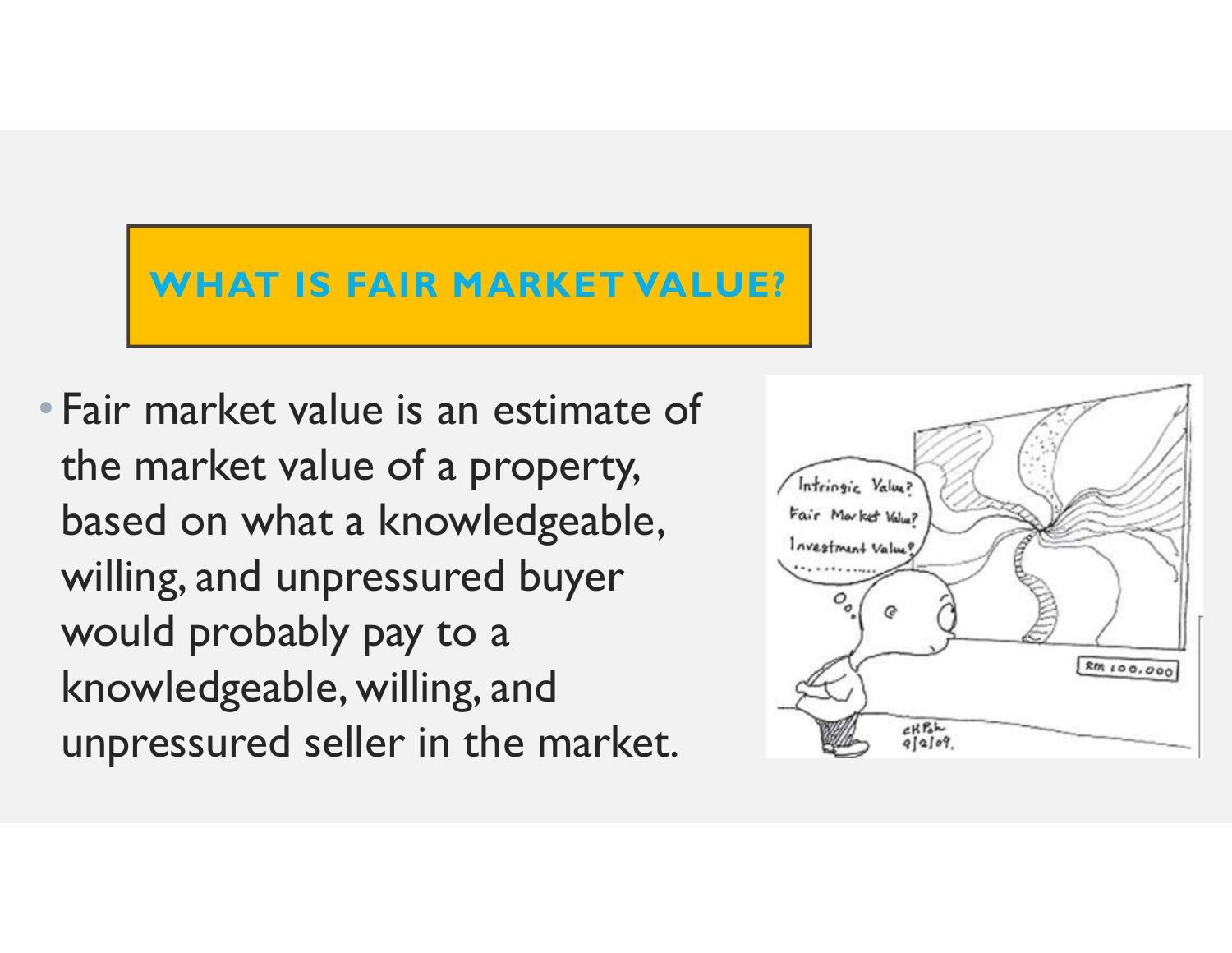### WHO DOES IT?

- •The Assessor's Office employees several different people in different classifications to work toward the proper appraised valuation of properties
- •These include: both residential and commercial appraisers, sales analyst, data collectors as well as other support staff



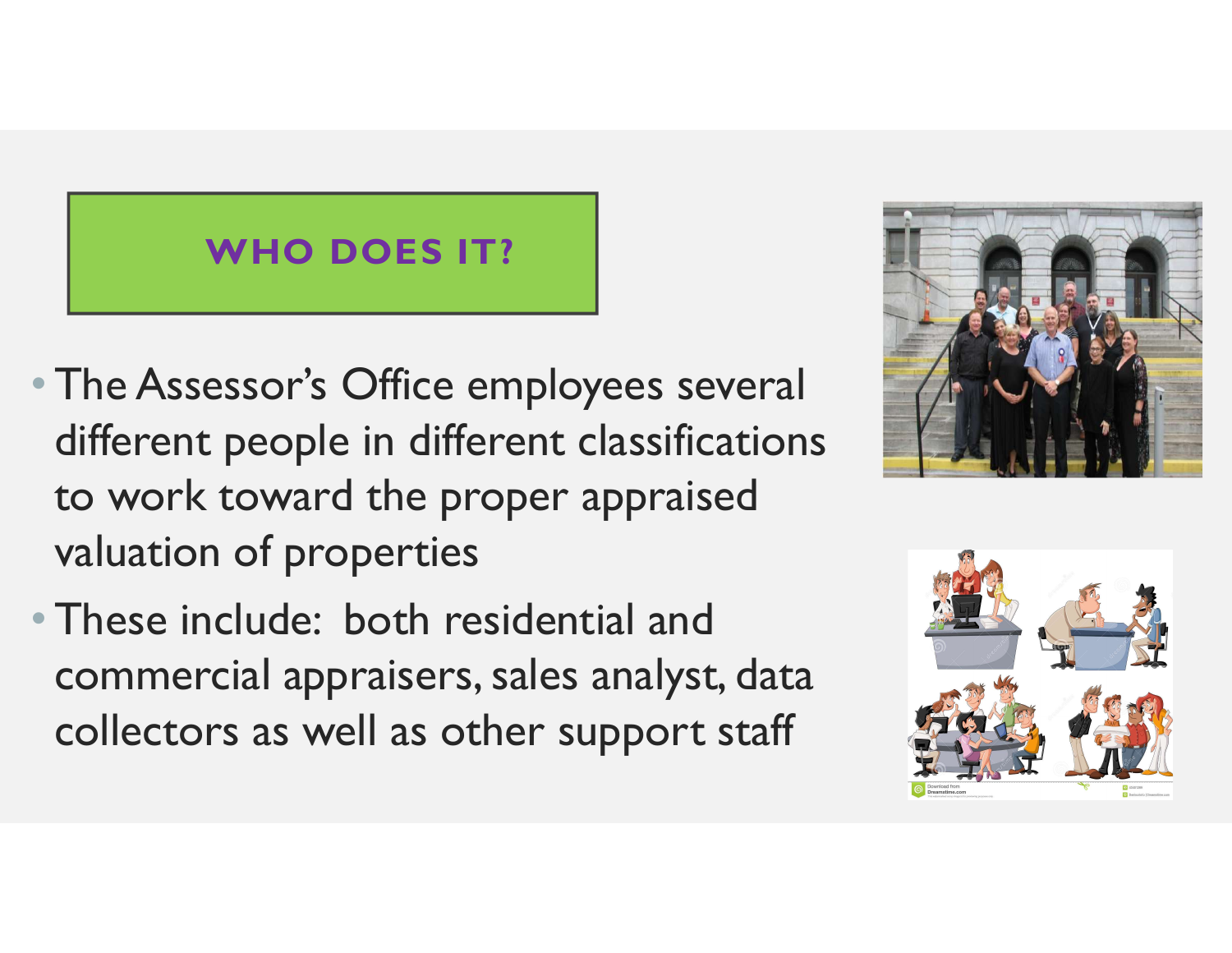



### WHAT IS THE PROCESS?

- The process of assigning values begins in most cases using the cost approach. This information is primarily obtained from Marshall & Swift Valuation Services which includes cost to construct as well as depreciation factors\* **COLOGESS?**<br>The process of assigning values begins in most cases using the cost approach. This information is primarily obtained from Marshall & Swift Valuation Services which includes cost to construct as well as deprecia
- This information along with sales information obtained by letters returned from purchasers\* is used to calculate values
- Additional comparable sales data may be obtained from appraisals
- \*Missouri is a non disclosure state, meaning sales data is not public information in most jurisdictions. We do send out requests from purchasers regarding the price and conditions of sales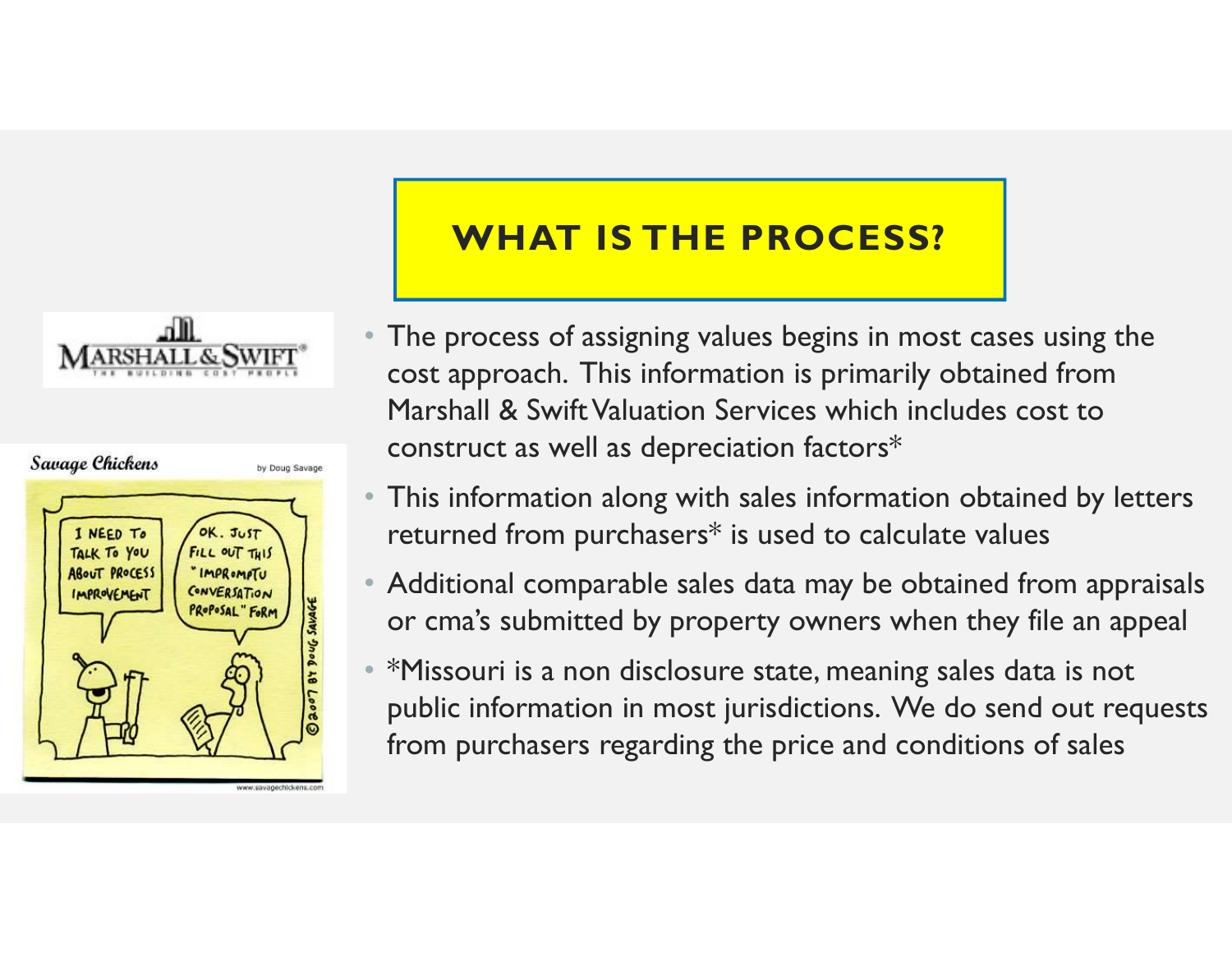### AND THEN

- The sales information is entered in the parcel file by support staff and then reviewed by the sales analyst to determine the validity of the information
- The file is then passed along to the appropriate appraiser for further review
- Data collectors as well as appraisers are often involved in field checking information regarding the quality and condition of any improvements on the parcel



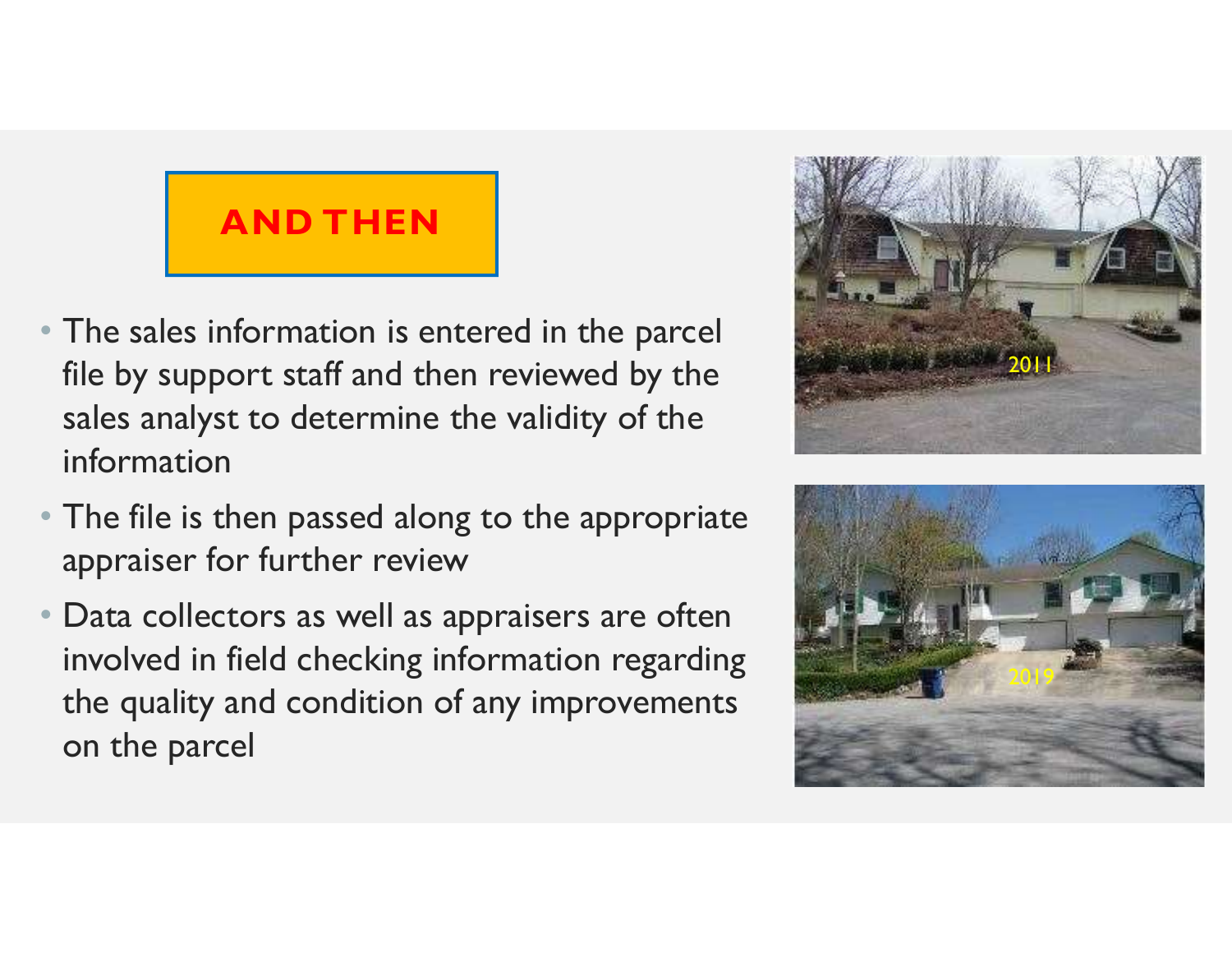# NARROWING IT DOWN

- GREENE COUNTY Has a total of 119,682 parcels
- These are broken into "neighborhoods" by a variety of factors including use of the property, school district, quality of construction and other outside influences
- Information regarding price per unit is entered into our CAMA system which then calculates the estimated value of the property

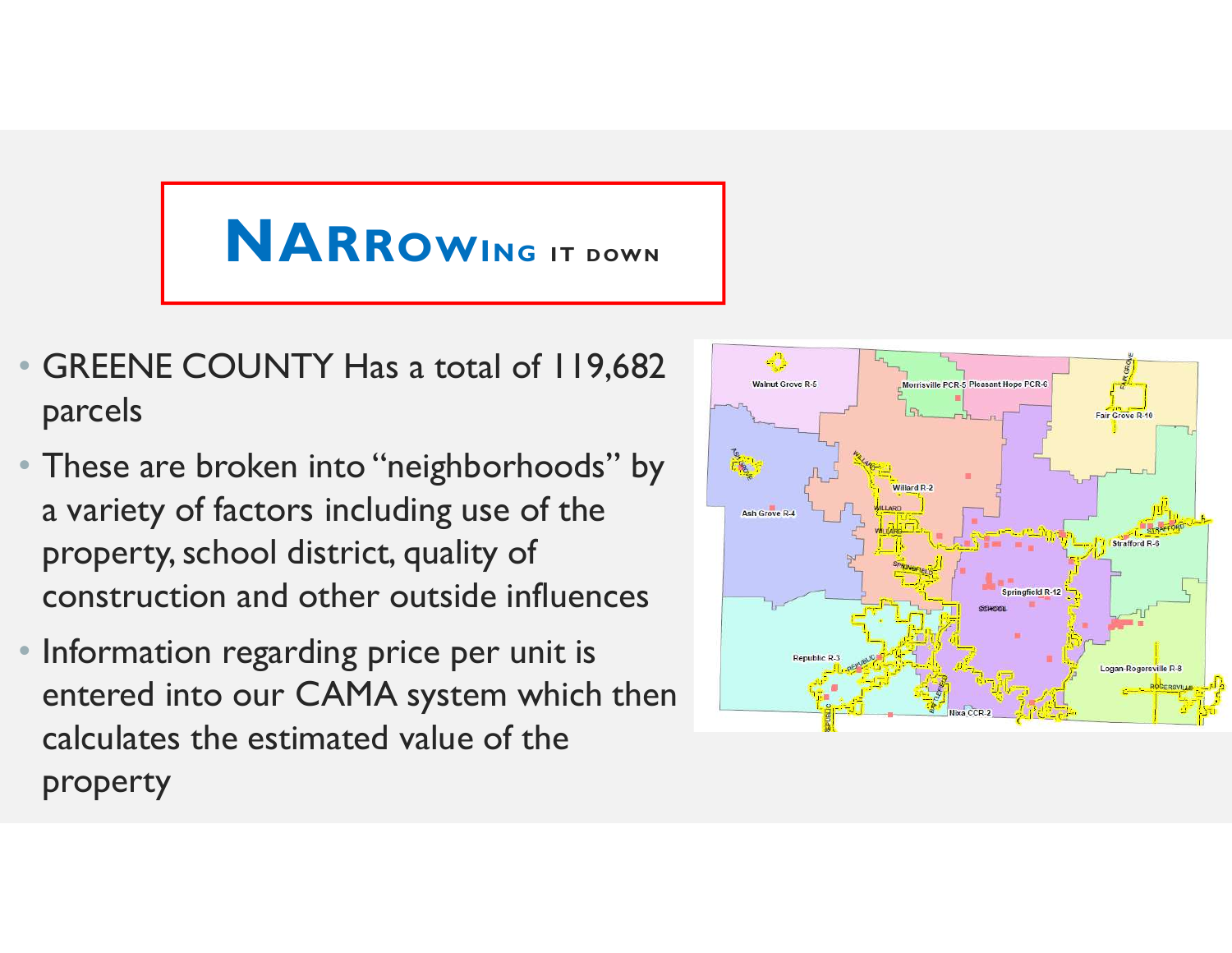

### WHAT ARE THE UNITS?

- Depending on what is being looked at the "units" might be:
- Square feet or acre for land
- Square feet or living units if it is multi-family
- Square feet of a residence that might include differing values depending on number of stories, basement areas, amount and quality of finish as well as other factors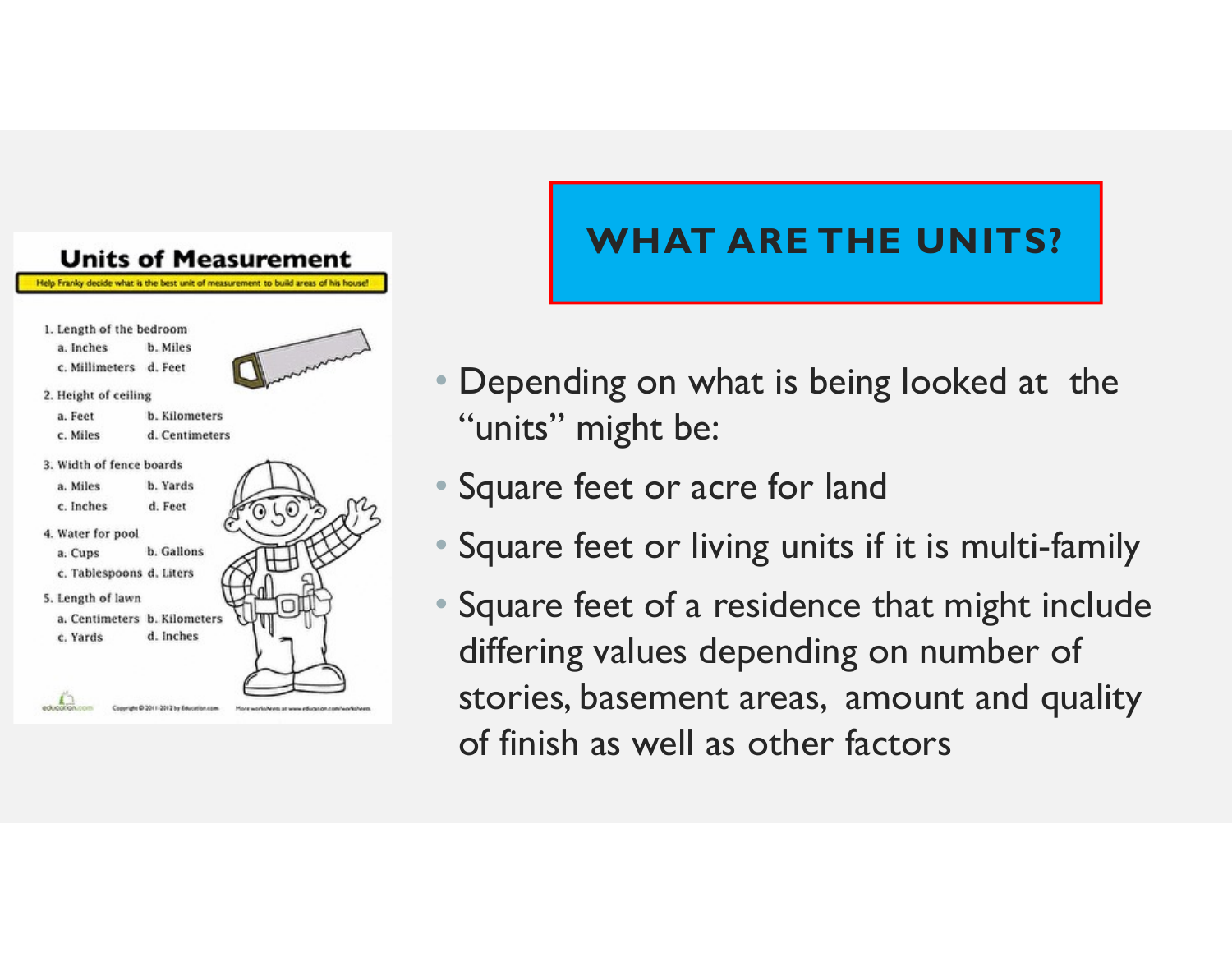### PLUS OR MINUS?

- With an average of about 18,500 parcels per residential appraiser and 3,000 per commercial appraiser there is no way to look at each individual parcel every 2 years therefore a mass appraisal system is used for assessment purposes
- Adjustments are made to the various "neighborhoods" in groups to adjust for cost to replace, depreciation and market values



"86.4% of people use phony statistics to get their point across.